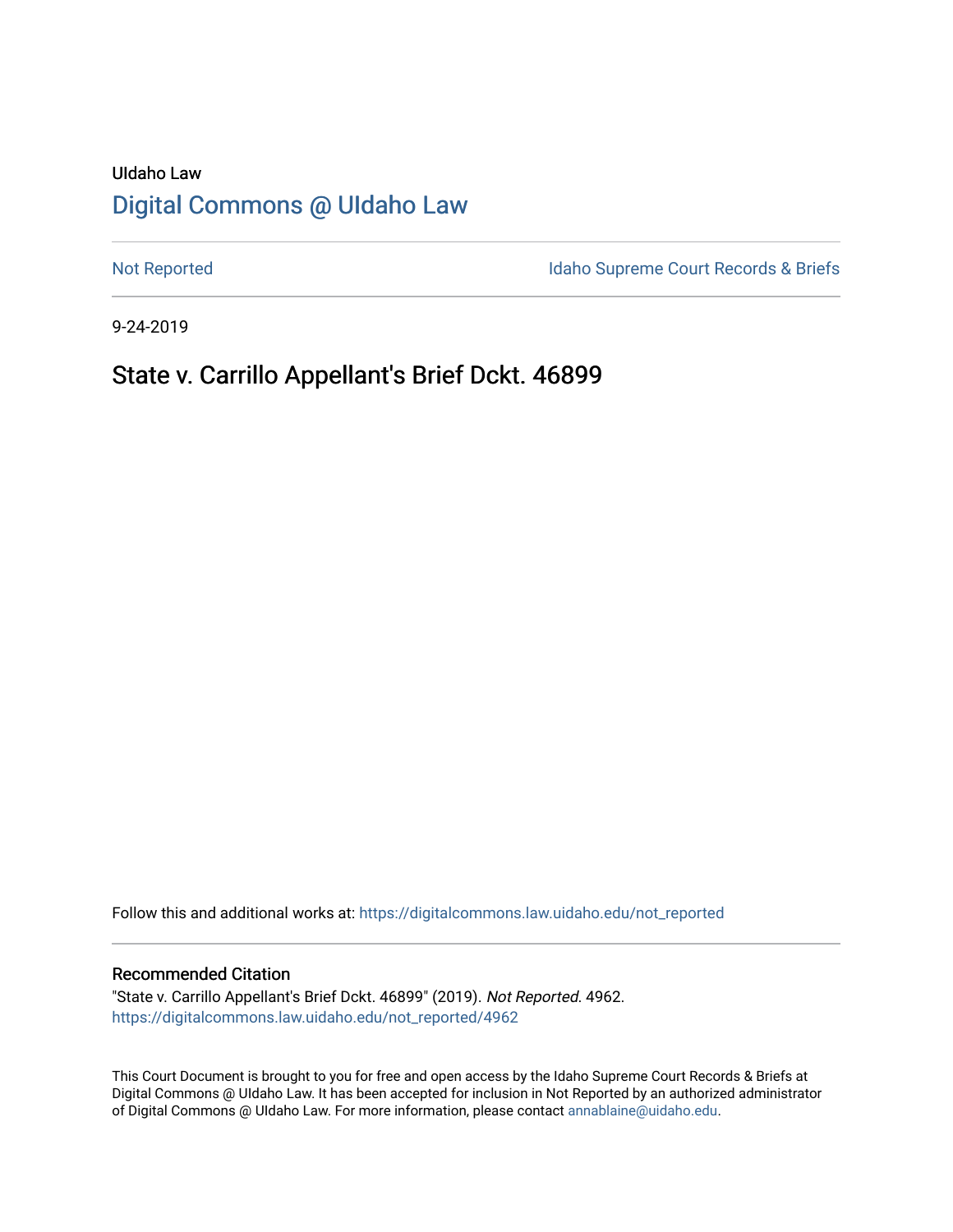Electronically Filed 9/24/2019 10:09 AM Idaho Supreme Court Karel Lehrman, Clerk of the Court By: Brad Thies, Deputy Clerk

ERIC D. FREDERICKSEN State Appellate Public Defender I.S.B. #6555

SALLY J. COOLEY Deputy State Appellate Public Defender I.S.B. #7353 322 E. Front Street, Suite 570 Boise, Idaho 83702 Phone: (208) 334-2712 Fax: (208) 334-2985 E-mail: documents@sapd.state.id.us

## IN THE SUPREME COURT OF THE STATE OF IDAHO

| STATE OF IDAHO,        |                              |
|------------------------|------------------------------|
|                        | NO. 46899-2019               |
| Plaintiff-Respondent,  |                              |
|                        | ADA COUNTY NO. CR01-18-52429 |
| V.                     |                              |
|                        |                              |
| MIGUEL ANGEL CARRILLO, | <b>APPELLANT'S BRIEF</b>     |
|                        |                              |
| Defendant-Appellant.   |                              |
|                        |                              |

## STATEMENT OF THE CASE

#### Nature of the Case

Miguel Angel Carrillo pled guilty to one count of possession of methamphetamine. He received a unified sentence of seven years, with two and a half years fixed. Mr. Carrillo contends that his sentence represents an abuse of the district court's discretion, as it is excessive given any view of the facts.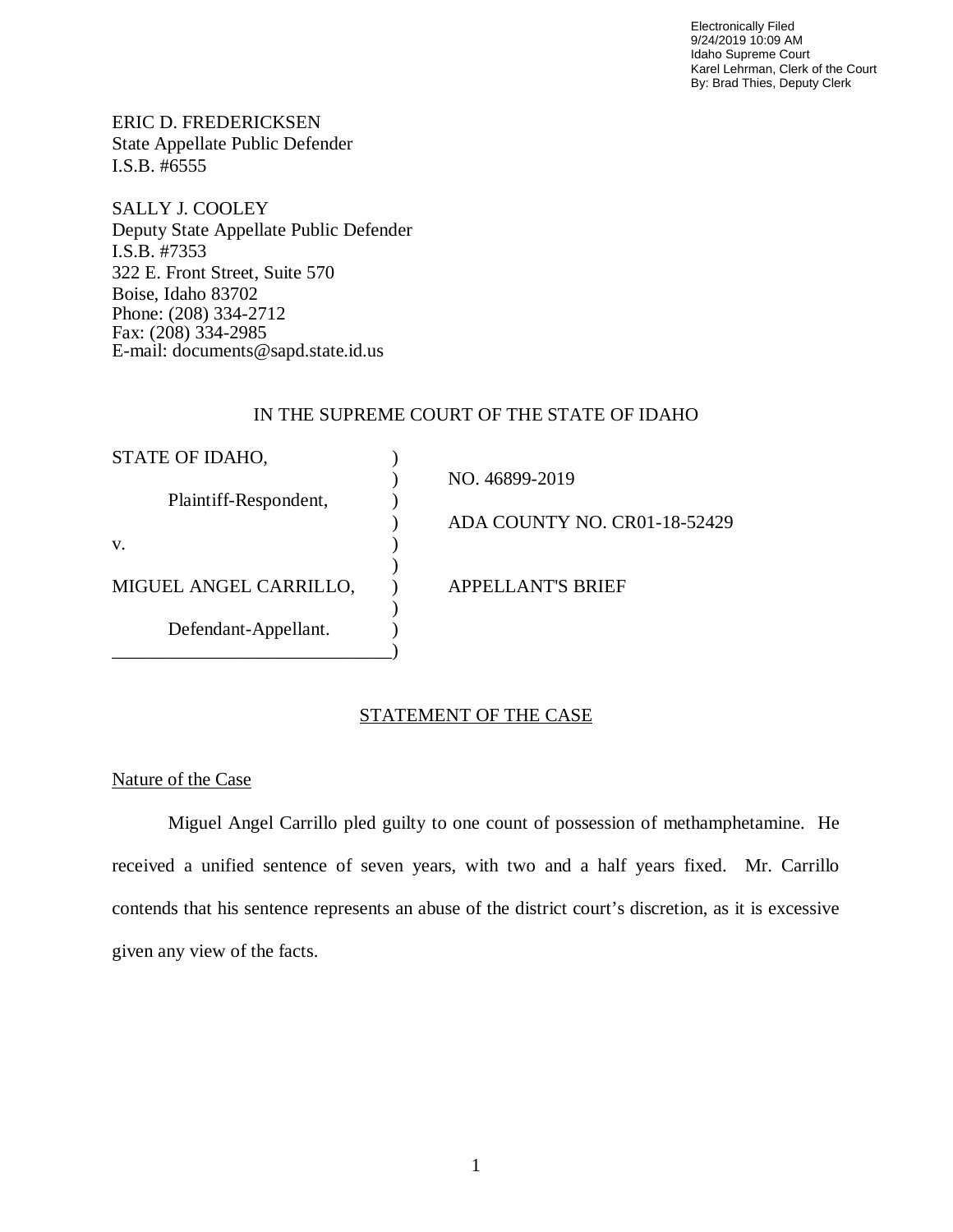#### Statement of the Facts & Course of Proceedings

On October 30, 2018, law enforcement was surveilling a blue Saturn vehicle. (Presentence Investigation Report (*hereinafter*, PSI),<sup>[1](#page-2-0)</sup> pp.69, 169.) Miguel Angel Carrillo and another man parked next to the Saturn in a red Lexus car. (PSI, pp.69, 169.) The two men began moving items from the Saturn to the Lexus. (PSI, p.169.) Law enforcement confronted Mr. Carrillo and asked him his connection to the car. (PSI, pp.69, 169.) Upon learning that Mr. Carrillo was on probation and had executed a waiver of his Fourth Amendment rights, the officers searched the Lexus. (PSI, pp.69, 98, 169.) In the locked glove compartment, a white crystalline substance was found. (PSI, pp.69, 169.) The substance tested presumptively positive for methamphetamine. (PSI, p.39.) In the backseat of the car, officers located items of drug paraphernalia including a pipe. (PSI, pp.70, 169-170.) Based on these facts, Mr. Carrillo was charged by Information with one count of possession of methamphetamine with intent to deliver and one count possession of drug paraphernalia. (R., pp.20-21.)

Pursuant to a plea agreement, Mr. Carrillo pled guilty to an amended information charging him with possessing methamphetamine.<sup>[2](#page-2-1)</sup> (1/8/19 Tr., p.6, L.7 – p.8, L.8; p.16, L.24 – p.17, L.19; R., pp.20-21, 26-37.) In exchange, the State agreed to dismiss the misdemeanor, not to file a persistent violator sentencing enhancement, and to recommend a sentence of seven years, with four years fixed.  $(1/8/19 \text{ Tr}, \text{p.6}, L.7 - \text{p.8}, L.8; R., \text{p.25.})$ 

<span id="page-2-1"></span>At the sentencing hearing, the State asked the district court to sentence Mr. Carrillo to a unified sentence of seven years, with four years fixed. (3/11/19 Tr., p.8, Ls.16-21.)

<span id="page-2-0"></span><sup>&</sup>lt;sup>1</sup> Appellant's use of the designation "PSI" includes the packet of documents grouped with the electronic copy of the PSI, and the page numbers cited shall refer to the corresponding page of the electronic file.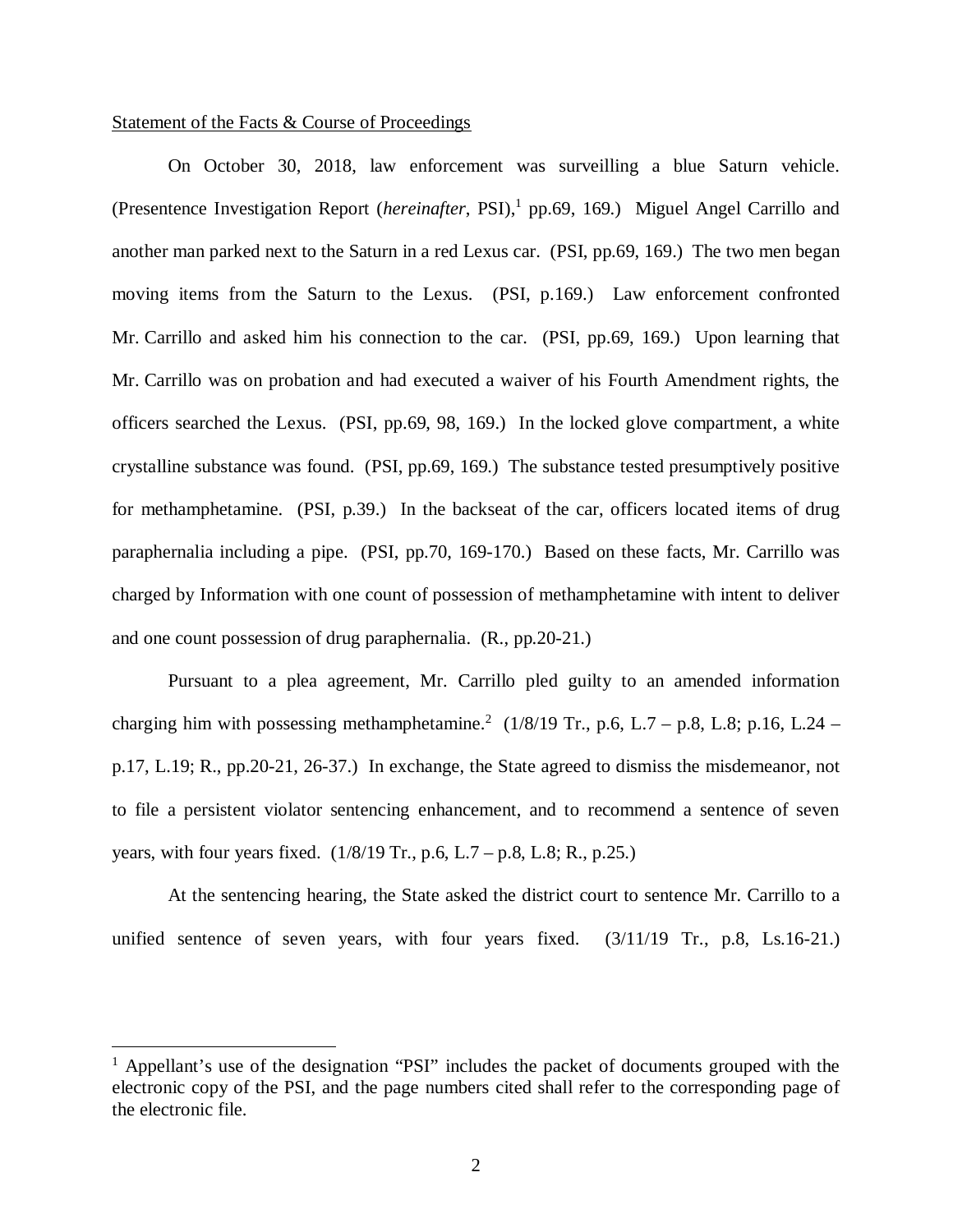Mr. Carrillo's counsel asked the district court to retain jurisdiction or sentence him to a one to two years fixed term. (3/11/19 Tr., p.10, Ls.5-11.) However, Mr. Carrillo was sentenced to seven years, with two and one-half years fixed.<sup>[3](#page-3-0)</sup>  $(3/11/19$  Tr., p.13, Ls.19-24; R., pp.45-47.)

Mr. Carrillo then filed a timely Rule 35 motion asking the district court to reconsider the sentence. (R., pp.51-54.) The State filed an objection to Mr. Carrillo's Rule 35 motion for leniency, claiming that the sentence imposed was reasonable.<sup>[4](#page-3-1)</sup> (R., pp.56-59.) Mr. Carrillo filed a notice of appeal timely from the judgment of conviction. (R., pp.48-50.)

#### ISSUE

Did the district court abuse its discretion when it imposed a unified sentence of seven years, with two and one-half years fixed, upon Mr. Carrillo following his plea of guilty to possessing methamphetamine?

#### ARGUMENT

## The District Court Abused Its Discretion When It Imposed A Unified Sentence Of Seven Years, With Two And One-Half Years Fixed, Upon Mr. Carrillo Following His Plea Of Guilty To Possessing Methamphetamine

Mr. Carrillo asserts that, given any view of the facts, his unified sentence of seven years, with two and one-half years fixed, is excessive. Where a defendant contends that the sentencing court imposed an excessively harsh sentence, the appellate court will conduct an independent review of the record giving consideration to the nature of the offense, the character of the offender, and the protection of the public interest. *See State v. Reinke*, 103 Idaho 771 (Ct. App.

 $2^2$  Mr. Carrillo also had a pending probation violation in Ada County case number CR-FE-2015-17831 based, in part, on the new charges.  $(1/8/19 \text{ Tr}, p.19, L.17 - p.20, L.24)$  The two cases were consolidated for sentencing. (PSI, p.214.)

<span id="page-3-0"></span> $3$  At disposition, the district court commuted the sentences in Mr. Carrillo's probation violation case and gave him credit for time served. (3/11/19 Tr., p.13, Ls.19-21.)

<span id="page-3-1"></span><sup>&</sup>lt;sup>4</sup> As of the date of this Appellant's Brief, the district court had not yet ruled on Mr. Carrillo's Rule 35 motion.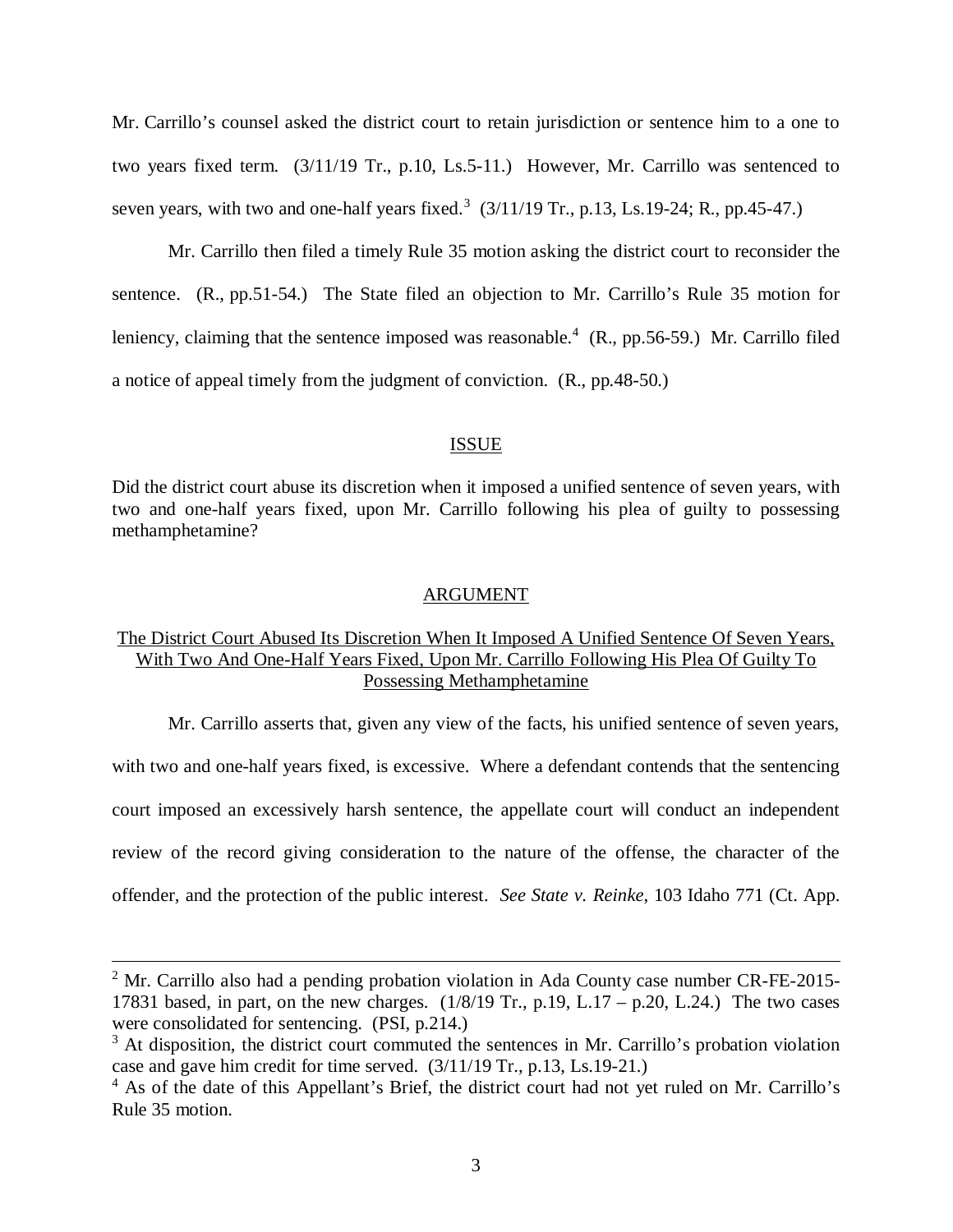1982). In reviewing a trial court's decision for an abuse of discretion, the relevant inquiry regards four factors:

Whether the trial court:  $(1)$  correctly perceived the issue as one of discretion;  $(2)$ acted within the outer boundaries of its discretion; (3) acted consistently with the legal standards applicable to the specific choices available to it; and (4) reached its decision by the exercise of reason.

*Lunneborg v. My Fun Life*, 163 Idaho 856, 863 (2018).

Mr. Carrillo does not allege that his sentence exceeds the statutory maximum. Accordingly, in order to show the district court abused its discretion by failing to reach its decision by the exercise of reason, Mr. Carrillo must show that in light of the governing criteria, the sentence was excessive considering any view of the facts. *State v. Jackson*, 130 Idaho 293, 294 (1997). The governing criteria or objectives of criminal punishment are: (1) protection of society; (2) deterrence of the individual and the public generally; (3) the possibility of rehabilitation; and (4) punishment or retribution for wrongdoing. *Id*.

In light of the mitigating factors present in this case, Mr. Carrillo's sentence is excessive considering any view of the facts.

Mr. Carrillo has been diagnosed with major depressive disorder and provisionally diagnosed with generalized anxiety disorder. (PSI, pp.116-117, 128, 178-179, 188, 200; 1/8/19 Tr., p.10, L.10 – p.11, p.4.) He has engaged therapy, including hypnosis and weekly counseling sessions. (PSI, p.117.) He believes the hypnosis calmed him down and that he would benefit from further counseling. (PSI, pp.117, 179.) He reports that he was able to function better while in therapy. (PSI, p.117.) Mr. Carrillo also takes medication for his depression. (PSI, pp.178- 179, 192.) The Idaho Supreme Court has held that the trial court must consider a defendant's mental illness as a factor at sentencing. *Hollon v. State*, 132 Idaho 573, 581 (1999).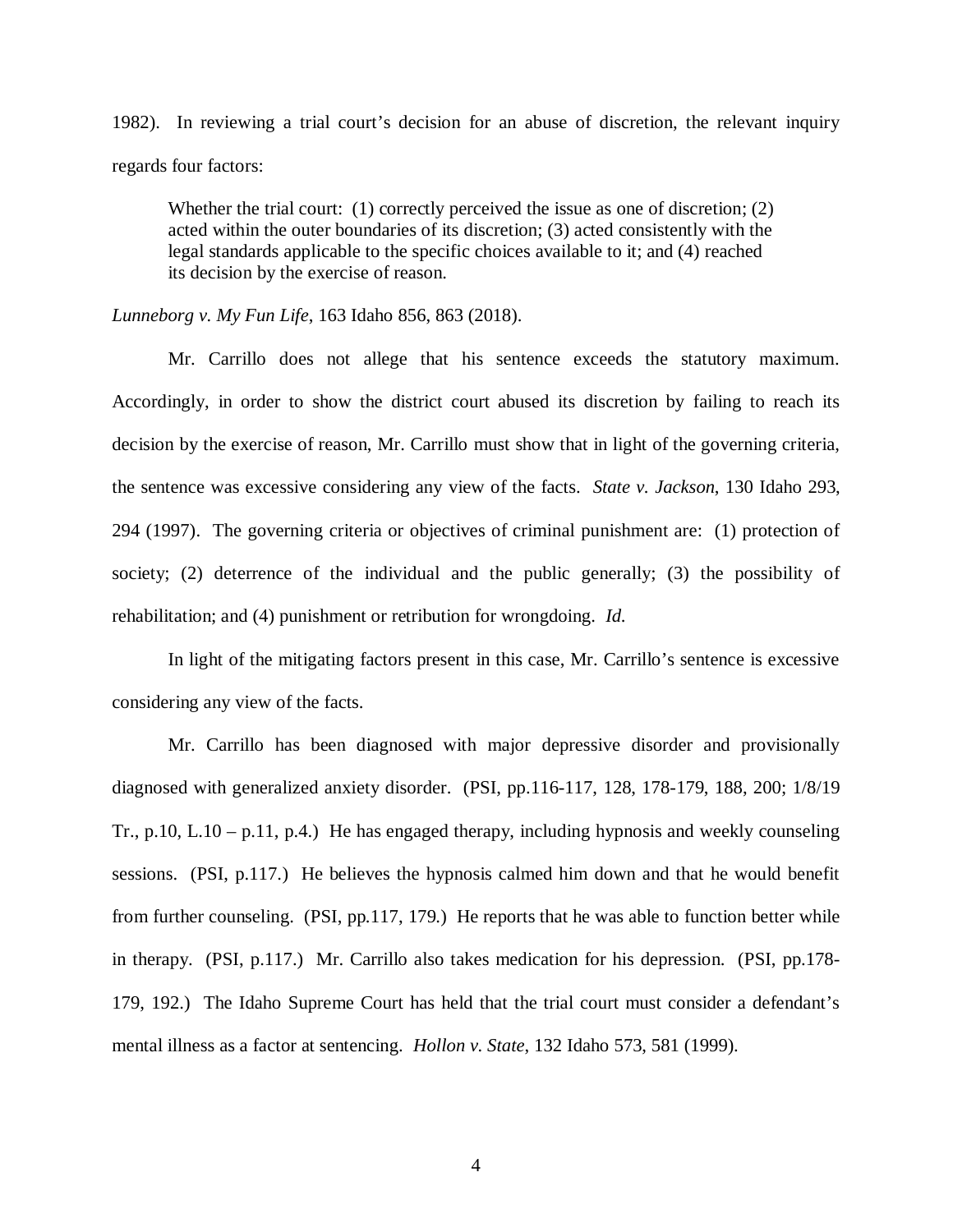The Idaho Supreme Court has held that substance abuse should be considered as a mitigating factor by the district court when that court imposes sentence. *State v. Nice*, 103 Idaho 89 (1982). In *Nice*, the Idaho Supreme Court reduced a sentence based on Nice's lack of prior record and the fact that "the trial court did not give proper consideration of the defendant's alcoholic problem, the part it played in causing the defendant to commit the crime and the suggested alternatives for treating the problem." *Id.* at 91. Additionally, the Idaho Supreme Court has ruled that ingestion of drugs and alcohol resulting in impaired capacity to appreciate criminality of conduct, could be a mitigating circumstance. *State v. Osborn*, 102 Idaho 405, 414 (1981). Although Mr. Carrillo first tried methamphetamine at age fifteen, he did not begin using it intravenously until 2015, when he was thirty years old. (PSI, pp.117-118, 129.) Mr. Carrillo recognizes that he is addicted to methamphetamine—he uses it as a coping mechanism and to help him forget. (PSI, pp.118-120.) Mr. Carrillo has engaged in substance abuse treatment and once stayed clean for a five year period of time, but when he lost his job, got behind on his bills and became depressed, he isolated himself and relapsed back on methamphetamine. (PSI, pp.118, 129-130, 180.) Mr. Carrillo is aware of this pattern, and he has asked his friends and family to call him on it when he isolates himself so that he does not end up using methamphetamine again. (PSI, pp.118-120.) He is willing to do anything to stop using methamphetamine. (PSI, p.181.)

Mr. Carrillo does have a supportive family to assist him in his rehabilitation. (PSI, pp.114, 122, 174-175.) Mr. Carrillo has a good relationship with his mother and father. (PSI, pp.122, 175.) He has a seven year old son whom he loves very much, and Mr. Carrillo wants to be a good role model for him. (PSI, pp.114, 122.) Mr. Carrillo has custody of his son, who is in the care of his parents while he is incarcerated. (PSI, pp.175-176.) He coached his son's T-ball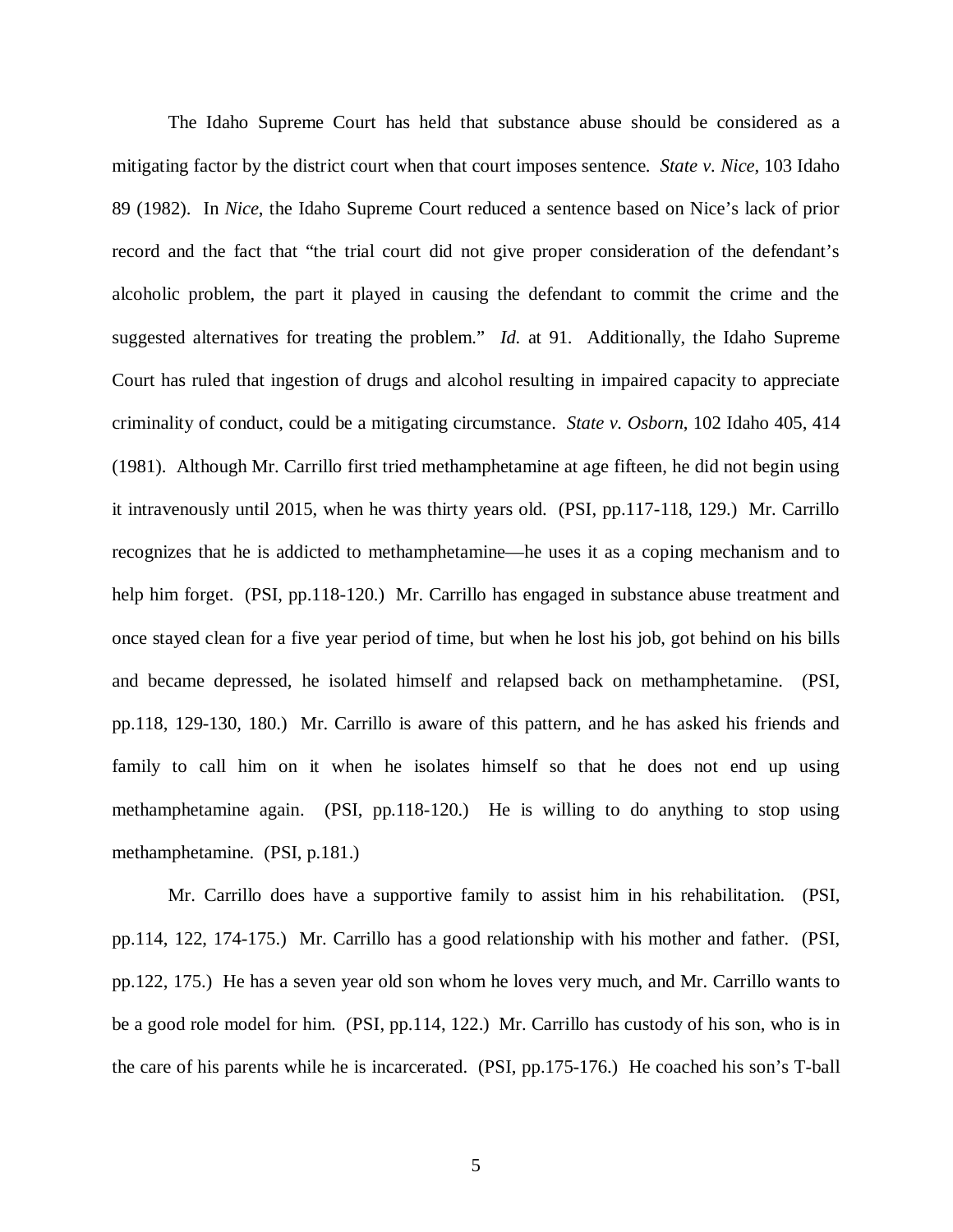team when Mr. Carillo was not incarcerated. (PSI, p.175.) Mr. Carrillo speaks to his son on the phone every day and they video chat at least three times a week. (PSI, p.114.) One of Mr. Carrillo's goals is "See[ing] my son grow up to be a better man than I was." (PSI, p.119.) *See State v. Shideler*, 103 Idaho 593, 594-595 (1982) (reducing sentence of defendant who had the support of his family and employer in his rehabilitation efforts).

Further, Mr. Carrillo expressed considerable remorse and accepted responsibility for his actions. (3/11/19 Tr., p.10, Ls.20-22; PSI, pp.122, 171.) At his sentencing hearing, Mr. Carrillo expressed regret and told the court that he recognized he had a pattern which led to his use of controlled substances. (3/11/19 Tr., p.1, Ls.5-10.) He told the court:

Your Honor, I take full responsibility for my actions that day and for my prior actions before that.

To speak about the rider the last time and the amount of time I was out, I completed my rider. I did good. I completed aftercare, and -- but during that time, a month and a half prior to me being released, I was injured. It kind of threw a wrench in everything that I had planned and set out for when I first got out.

And it seems to me that my pattern is something happens or something drastically [changes] where I start to get down on myself and I start to get anxiety and depressed, I tend to medicate through my drug use. And once I do use, it tends to turn into a larger amount real quick and real fast.

Um, and I do feel like I tried to reach out for help. I did receive some help, but for me, it was just too late then. I checked into the Allumbaugh house on my own. I was there for about ten days -- on the second time that I relapsed, and I admitted to my PO that I was under the influence at that time.

I do ask -- I do feel like I need treatment. One of the biggest things I haven't done is outpatient or intensive inpatient -- or whatever it's called -- treatment. I would like to do one of those. I do need programming. I don't really think a four-year sentence would do me that much greater. It's not really addressing the problem.

Thank you for your time.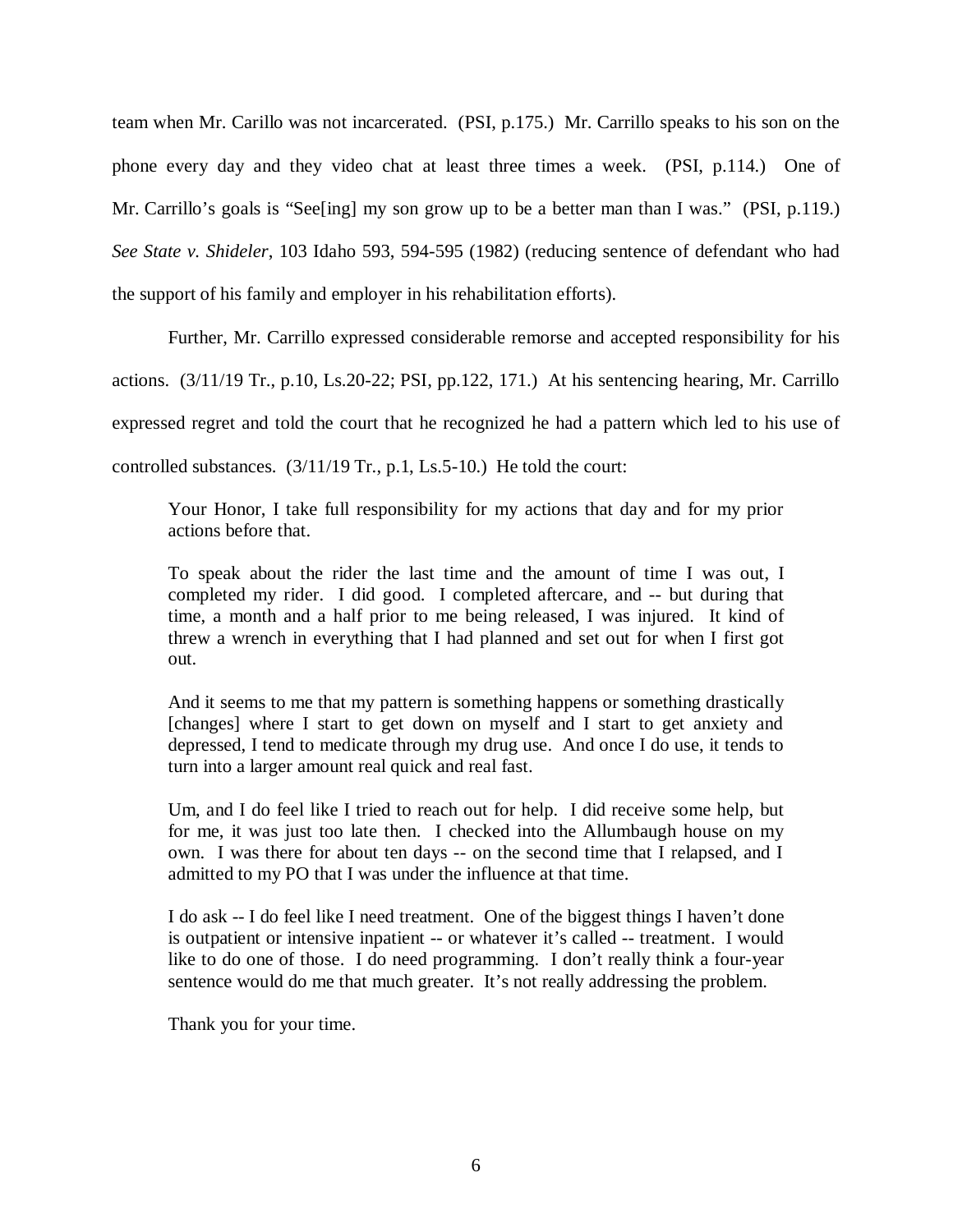$(3/11/19$  Tr., p.10, L.20 – p.12, L.1.) Idaho recognizes that some leniency is required when a defendant expresses remorse for his conduct and accepts responsibility for his acts. *Shideler*, 103 Idaho at 595; *State v. Alberts*, 121 Idaho 204, 209 (Ct. App. 1991).

The issue of reducing a sentence because a defendant expresses remorse has been addressed in several cases. For example, in *Alberts*, the Idaho Court of Appeals noted that some leniency is required when the defendant has expressed "remorse for his conduct, his recognition of his problem, his willingness to accept treatment and other positive attributes of his character." *Alberts*, 124 Idaho at 209.

The Idaho Supreme Court has also reduced a defendant's term of imprisonment because the defendant expressed regret for what he had done. *Shideler*, 103 Idaho at 595. In *Shideler*, the Idaho Supreme Court ruled that the prospect of Shideler's recovery from his poor mental and physical health, which included mood swings, violent outbursts, and drug abuse, coupled with his remorse for his actions, was so compelling that it outweighed the gravity of the crimes of armed robbery, assault with a deadly weapon, and possession of a firearm during the commission of a crime. *Id.* at 594-95. Therefore, the Court reduced Shideler's sentence from an indeterminate term not to exceed twenty years to an indeterminate term not to exceed twelve years. *Id.* at 593.

Based upon the above mitigating factors, Mr. Carillo asserts that the district court abused its discretion by imposing an excessive sentence upon him. He asserts that had the district court properly considered his remorse, mental health condition, substance abuse, and his family support, it would have imposed a less severe sentence.